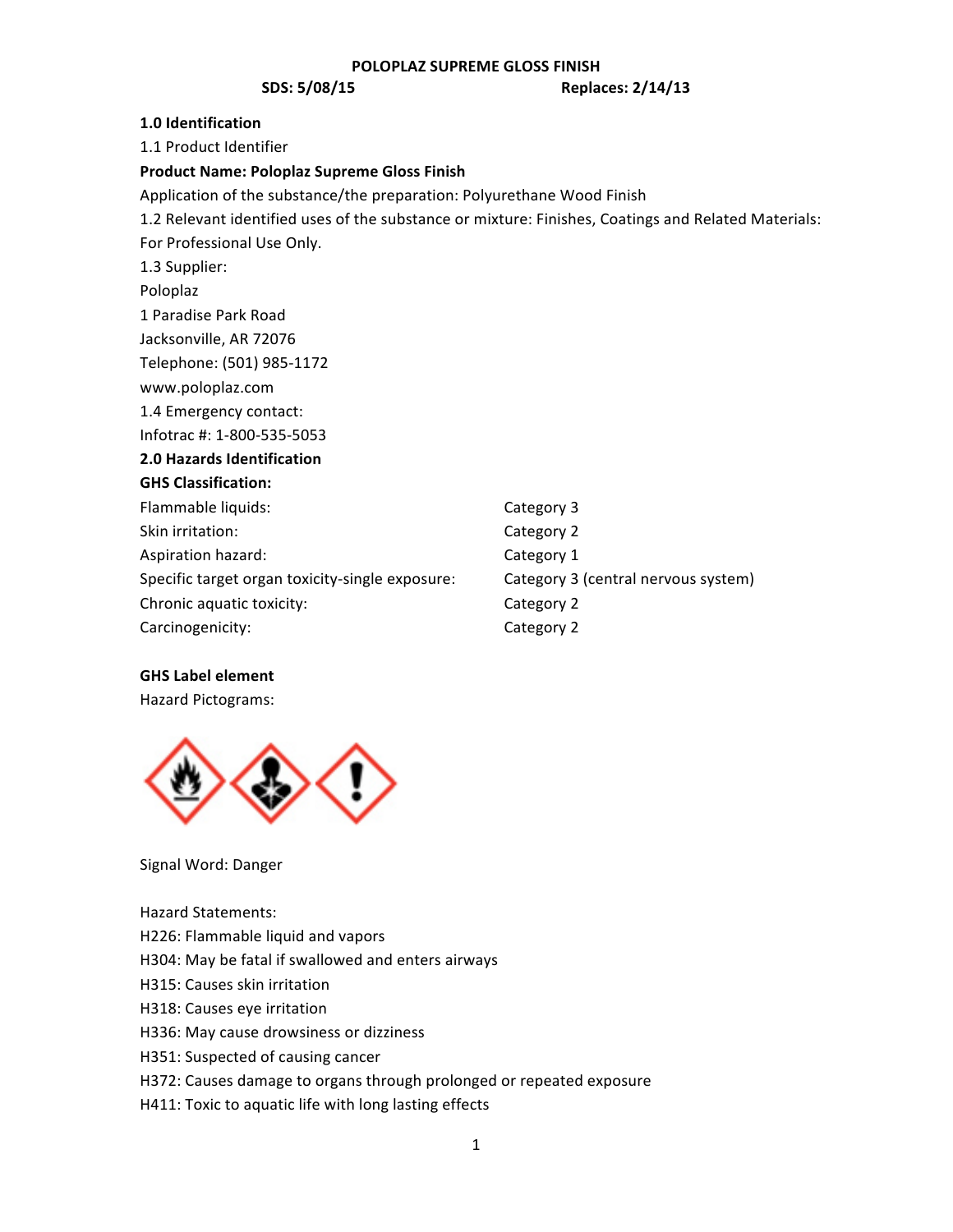**SDS:** 5/08/15 **Replaces: 2/14/13** 

Precautionary Statements

# **Prevention:**

P102: Keep out of reach of children

P103: Read label before use

P202: Do not handle until all safety precautions have been read and understood

P210: Keep away from heat/sparks/open flames/hot surfaces-No smoking

P233: Keep container tightly closed

P242: Use only non-sparking tools

P243: Take precautionary measures against static discharge

P261: Avoid breathing fume/dust/mist/vapors/spray

P264: Wash thoroughly after handling

P270: Do not eat, drink or smoke when using this product

P271: Use only outdoors or in a well ventilated area.

P273: Avoid release to the environment

P280: Wear protective gloves/protective clothing/eye protection/face protection

P285: In case of inadequate ventilation, use respiratory protection

# **Response:**

P301 + P310 IF SWALLOWED; immediately call a POISON CENTER or doctor/physician.

P303+ P 361 + P353 IF ON SKIN (or hair): Remove/Take off immediately all contaminated clothing. Rinse skin with water/shower

P304 + P 340 IF INHALED: Remove victim to fresh air and keep at rest in a position comfortable for breathing

P305 + P351 + P338 IF IN EYES: Rinse cautiously with water for several minutes. Remove contact lenses if present and easy to do-continue rinsing.

P314: Get medical advice/attention if you feel unwell.

P331 Do NOT induce vomiting

P370 + P378 In case of fire: Use dry sand, dry chemical or alcohol-resistant foam for extinction.

# **Storage:**

P403 + P235: Store in a well-ventilated place. Keep cool.

P405: Store locked up.

# **Disposal:**

P501 Dispose of contents/container to an approved waste disposal plant.

Additional Information:

Other Hazards: Rags, steel wool and other waste soaked with this product along with sawdust from freshly sanded floors or dust from wood floors that have been abraded between coats may spontaneously catch fire if improperly discard. Dispose of rags, sawdust, steel wool, and waste products in a sealed metal container and in accordance with local fire regulations.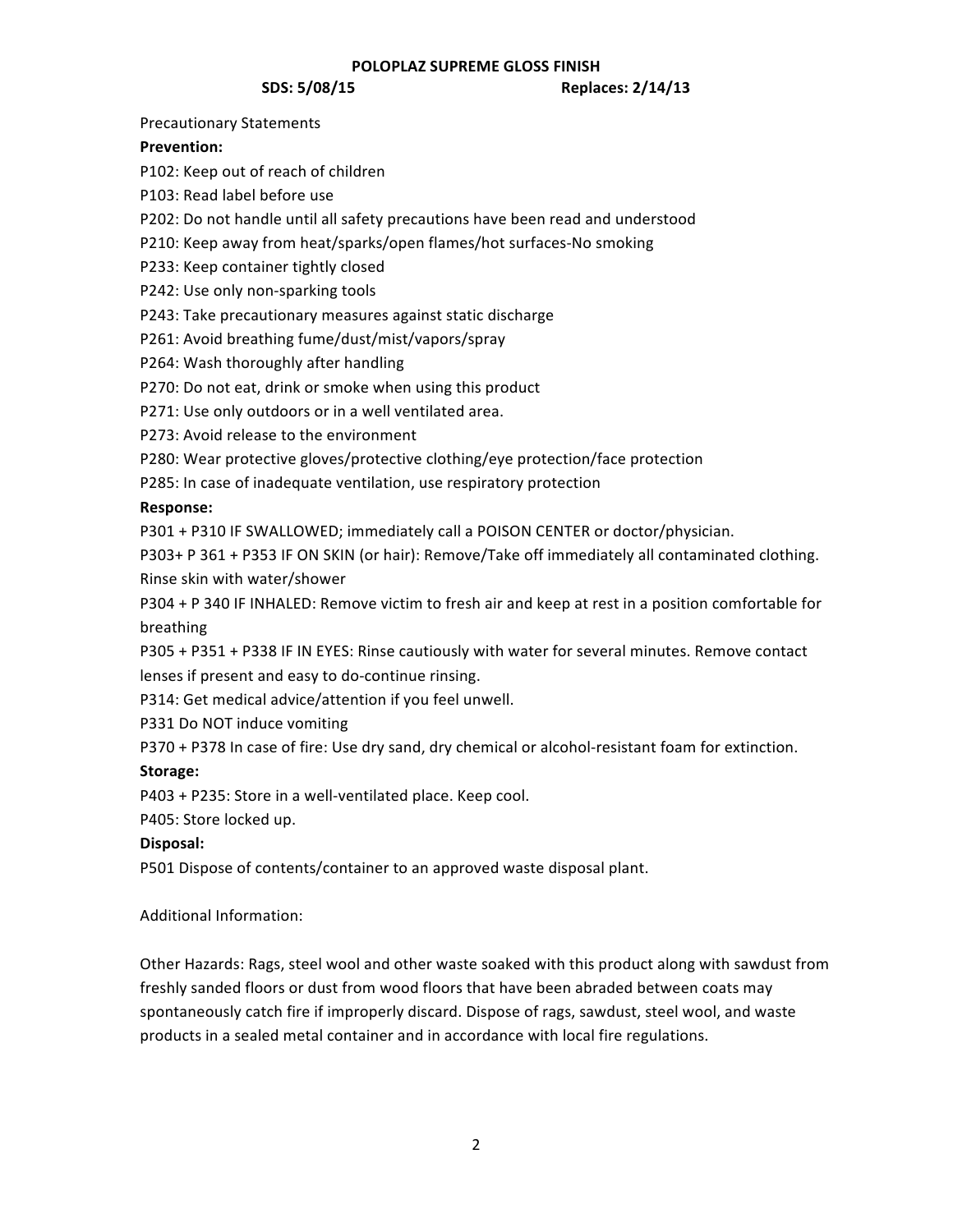Warning: Reports have associated repeated and prolong exposure to some of the chemicals in this product with permanent brain, liver, kidney and nervous system damage. Intentional misuse by deliberate concentration and inhalation of vapors may be harmful or fatal.

See Section 11 for more detailed information on health effects and symptoms.

# **3. Composition/information on ingredients:**

Hydrotreated Light Distillates (petroleum), CAS # 64742-47-8, % wt 55-60% Solvent Naphtha, medium aliphatic (petroleum), CAS 64742-88-7, %wt 1-5%

There are no additional ingredients present which, within the current knowledge of the supplier and in the concentrations applicable, are classified as hazardous to health or the environment and hence require reporting in this section.

# **4. First Aid Measures:**

# Eye Contact

Move individual away from exposure. Remove contact lenses. Immediately flush eyes with large quantities of clean water for at least 15 minutes. Keep eyes(s) wide open while rinsing. Get immediate medical attention

# Skin Contact

Wash off immediately with soap and plenty of water while removing all contaminated clothes and shoes. Get medical attention if irritation develops or persists. Wash contaminated clothing before reuse

# Inhalation

Remove victim to fresh air. Keep warm and quiet. If not breathing, give artificial respiration. If breathing is difficult, give oxygen by trained personnel. GET IMMEDIATE MDEDICAL ATTENTION

# Ingestion (Swallowed)

Do not induce vomiting. Potential for aspiration if swallowed. This material may enter the lungs during vomiting. Never give anything by mouth to an unconscious person. GET IMMEDIATE MEDICAL ATTENTION.

# **5. Fire-Fighting Measures**

# Suitable Extinguishing"Media

Carbon dioxide (CO2), foam, dry chemical, water spray. Does not use a solid water stream as it may scatter and spread fire.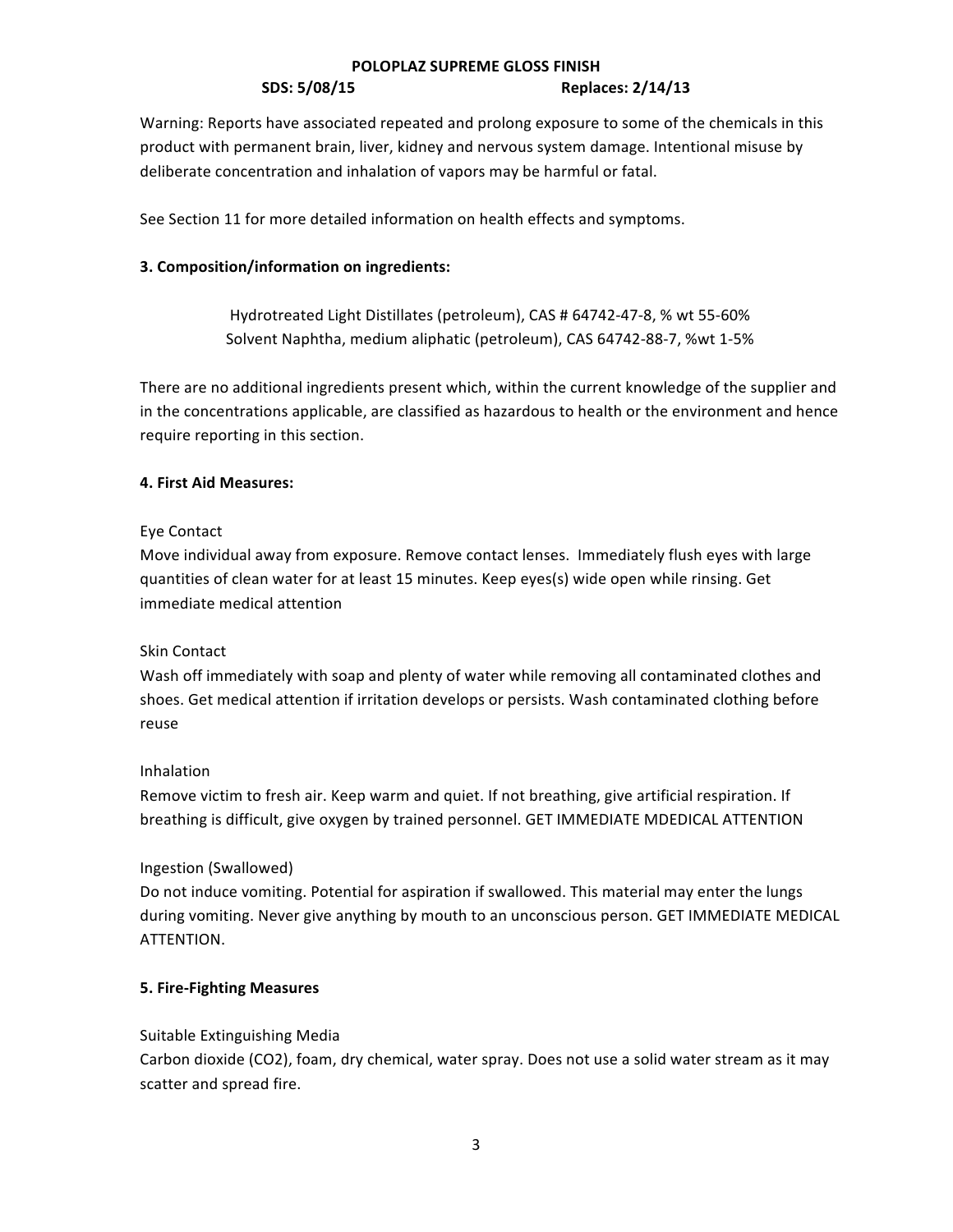Specific hazards arising from the chemical

Hazardous combustion products Carbon monoxide, Carbon dioxide (CO2) Combustion/Explosion Hazards Combustible liquid. Vapors may form explosive mixture with air. flash back possible over considerable distance. Empty containers may retain product residue (liquid and/or vapor). Do not pressurize, cut weld, braze, colder, drill, grind, or expose these containers to heat, flame, sparks, static electricity or other sources of ignition as the container may explode and may cause injury or death. Empty containers should be completely drained and properly bunged. Empty containers should be promptly return to a be reconditioned or properly disposed.

Protective equipment and precautions for firefighters:

Wear self contained breathing apparatus (SCBA) and full fire fighting protective clothing. Thoroughly decontaminate all protective equipment after use. Evacuate all persons from the fire area to a safe location. Move non-burning material, as feasible to a safe location as soon as possible. Fire fighters should be protected from potential explosion hazard while extinguishing the blaze. DO NOT extinguish a fire resulting from the flow of this combustible liquid until the flow of liquid is effectively shut off. This precaution will help prevent the accumulation of an explosive vapor-air mixture after the initial fire is extinguished. Use water spray to cool fire-exposed containers.

# **6. Accidental release measures**

Personal precautions, protective equipment and emergency procedures.

Personal precautions. Remove all source of ignition. Use person protective equipment as require. Ensure adequate ventilation. Keep people away from and upwind of spill/leak.

Environmental precautions. Prevent further leakage or spillage, if safe to do dos. Prevent product from entering drains. Do not flush into surface water or sanitary sewer system. Beware of vapors accumulating to form explosive concentrations. Vapors can accumulate in low areas.

Methods and material for containment and clean up:

Methods for containment: Prevent spilled form 1) contamination in soil, 23) entering sanitary sewers, and drainage systems, and 3) entering bodies of water or ditches that lead to waters ay. Prevent spreading over a wide area (e.g. by containment or oil barriers)

Methods for clean-up Soak with inter absorbent material (e.g., sand, silica gel)

# **7. Handling and storage**

Precautions for safe handling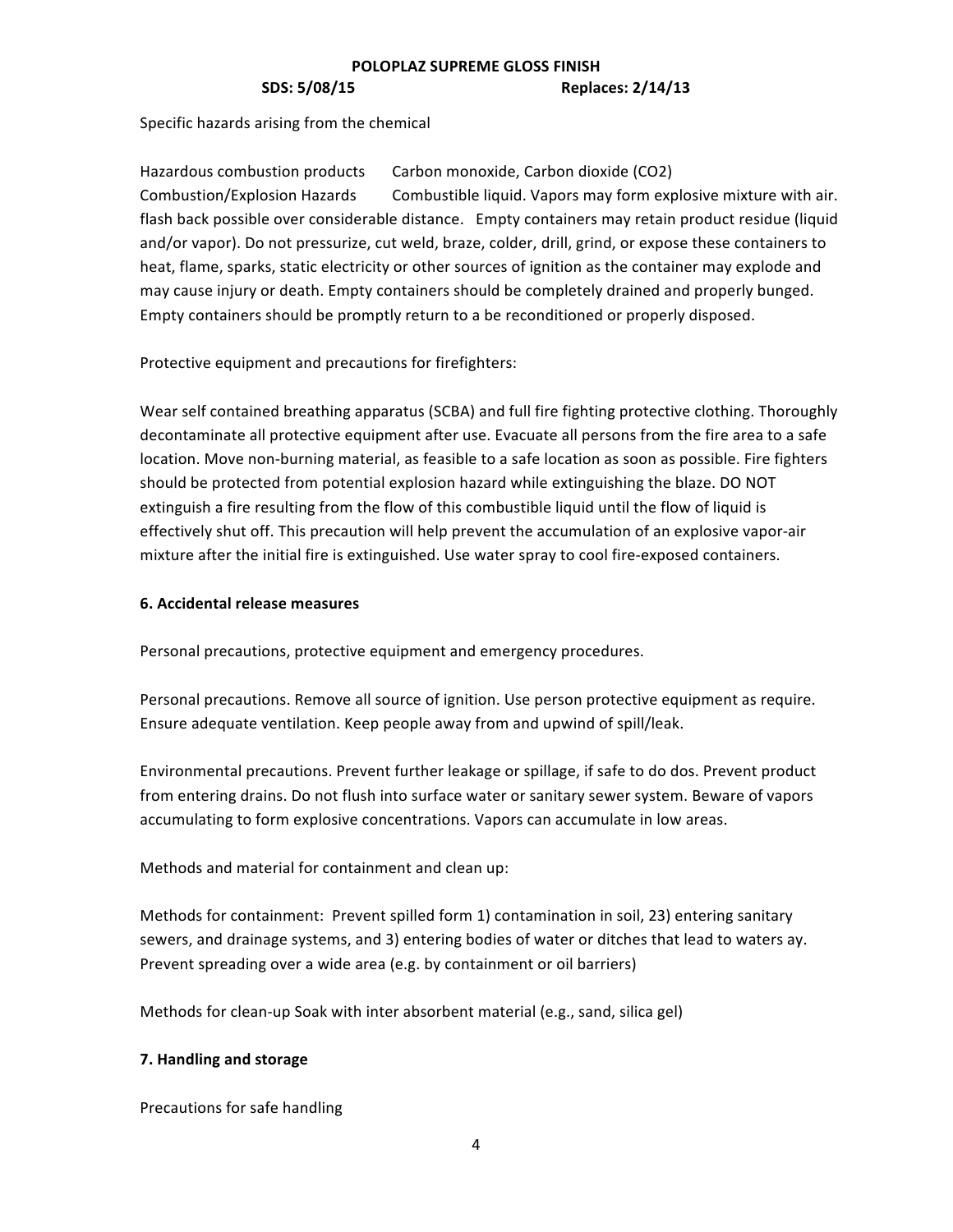Handling. Avoid breathing vapors or mists. Avoid contact with eyes, skin and clothing. Take off contaminated clothing and wash before reuse. Wash hands before breaks and immediately after handling the product. Ensure adequate ventilation. Remove all sources of ignition. Do not smoke. Ground and bond containers when transferring material Use spark proof tools and explosion –proof equipment

Conditions for safe storage, including any incompatibilities.

Storage Keep away from heat, sparks and open flame. No smoking. Keep containers tightly closed in a dry cool and well-ventilated place.

# **8. Exposure controls/Personal Protection**

| CAS-No     | Components         | Value type<br>(Form of | Control parameters/<br>Permissible | <b>Basis</b>   |
|------------|--------------------|------------------------|------------------------------------|----------------|
|            |                    | Exposure)              | concentration                      |                |
| 64742-47-8 | <b>Distillates</b> | <b>TWA</b>             | 500 ppm                            | OSHA Z-1       |
|            | (Pet, light)       |                        | $2,000$ mg/m3                      |                |
|            |                    | <b>TWA</b>             | $200 \text{ mg/m}$ 3               | <b>ACGIH</b>   |
|            |                    |                        | (as total hydro-                   |                |
|            |                    |                        | (carbon vapor)                     |                |
|            |                    | <b>TWA</b>             | $400$ ppm                          | <b>OSHA PO</b> |
|            |                    |                        | $1,600$ mg/m3                      |                |

| 64742-47-8 | Solvent<br>(naptha) | <b>TWA</b> | 500 ppm<br>$2,000$ mg/m3                 | OSHA Z-1 |
|------------|---------------------|------------|------------------------------------------|----------|
|            |                     | <b>TWA</b> | $200 \text{ mg/m}$ 3<br>(as total hydro- | ACGIH    |
|            |                     |            | (carbon vapor)                           |          |
|            |                     | <b>TWA</b> | 400 ppm                                  | OSHA PO  |
|            |                     |            | 1,600 mg/m3                              |          |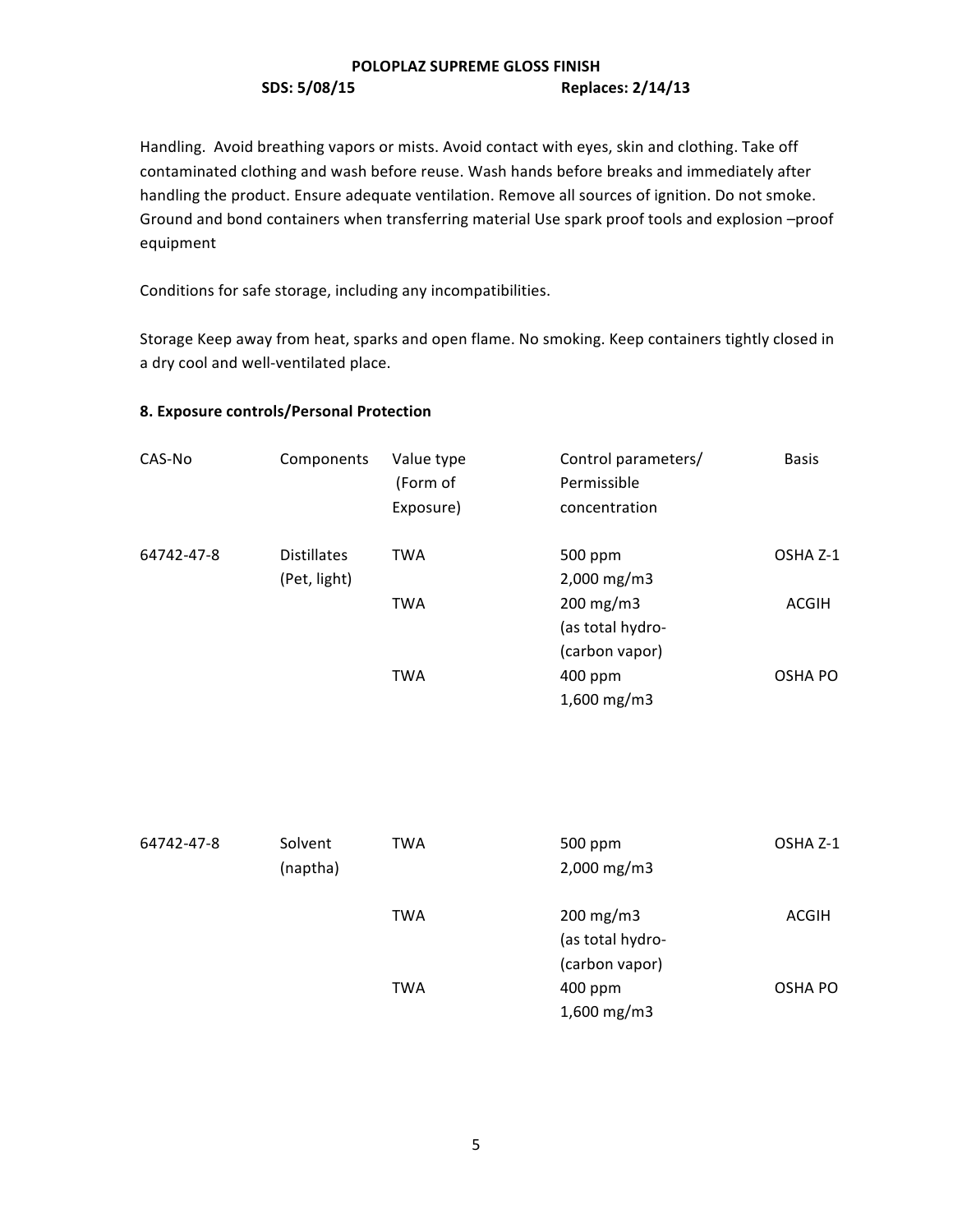## **SDS:** 5/08/15 **Replaces: 2/14/13**

Appropriate Engineering Controls

Engineering controls Use general ventilation to maintain airborne concentration to levels that are below regulatory and recommended occupation exposure limits. Local ventilation may be required during certain operations. Use explosion proof equipment.

Individual protection measures, such as personal protective equipment.

Eye/face protection: Safety glass with side-shield., if splashes are likely to occur. Tight sealed safety goggles. Ensure that eyewash stations and safety showers are close to the workstation location.

Skin Protections: Gloves made of nitrile rubber. Please observe the instructions regarding permeability and breakthrough time which are proved by the supplier of the gloves. Also take into consideration the specific local conditions under which the product is used, such as the danger of cuts, abrasion. Chemical resistant apron, boots.

Respiratory protection: None required if hazards have been assessed and airborne concentrations are maintained below the exposure limits listed in Section 8. Wear an approved air-purifying respirator with organic vapor cartridges where airborne concentrations may exceed exposure limits in Section 8. Use an approve positive-pressure air-supplied respirator with emergency escape provision if there is any potential from an uncontrolled release, airborne concentrations are not know, or any other circumstances where air-purifying respirators may not provide adequate protect.

"General hygiene Considerations Handle in accordance with good industrial hygiene and safety practice.

# **9. Physical and chemical properties**

| Appearance                      | Pale yellow                   |
|---------------------------------|-------------------------------|
| Odor                            | Mild petroleum odor           |
| Odor threshold                  | No information available      |
| <b>Physical State</b>           | Liquid                        |
| рH                              | Not applicable                |
| Flashpoint                      | 101 <sup>°</sup> F TCC        |
| <b>Autoignition Temperature</b> | 260 °C (Stoddard Solvent)     |
| Boiling range                   | 161-198 °C (Stoddard Solvent) |
| Melting point/Freezing point    | No information available      |
| Flammability Limit in Air       |                               |
| Lower                           | 0.8% (Stoddard Solvent)       |
| Upper                           | 5.6% (Stoddard Solvent)       |
| <b>Specific Gravity</b>         | 0.88                          |
| Solubility                      | Insoluble (water)             |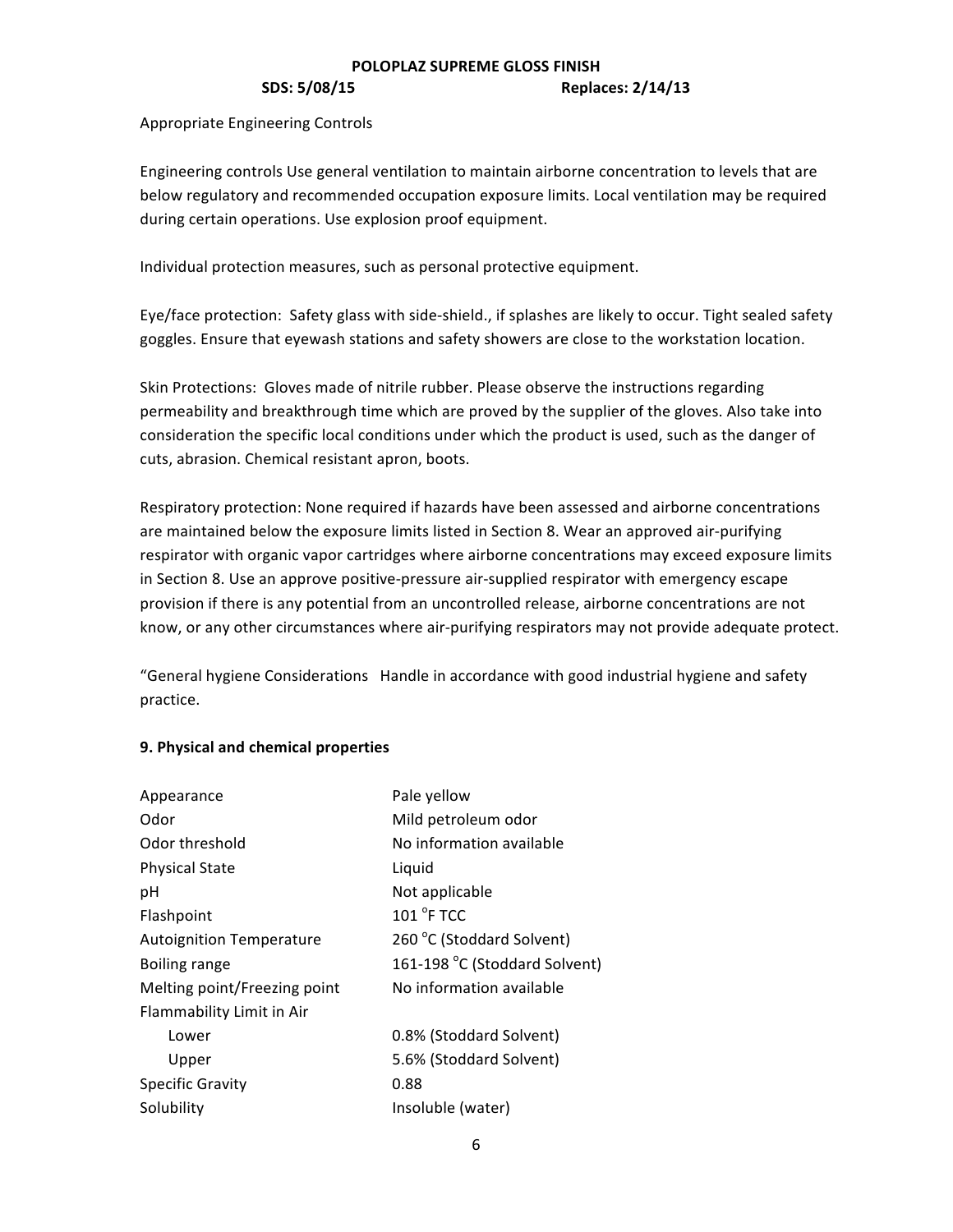## **SDS: 5/08/15 Replaces: 2/14/13**

| <b>Evaporation Rate</b>      | 0.18 (BuAc =1) (Stoddard Solvent)   |
|------------------------------|-------------------------------------|
| Vapor Pressure               | 0.27 KPa @ 20 °C (Stoddard Solvent) |
| Vapor Density                | 4.9 (Air =1) (Stoddard Solvent)     |
| <b>Explosive Properties</b>  | No information available            |
| <b>Oxidizing Properties</b>  | No information available            |
| Percent Volatile (% wt.)     | 54                                  |
| VOC content                  | 483 g/l-4.03 lbs/gal                |
| Viscosity                    | 50-75 cps                           |
| <b>Partition Coefficient</b> | No information available            |
| (n-octanol/Water)            |                                     |
| Decomposition Temperature    | No information available            |
| 10. Stability and Reactivity |                                     |

Reactivity: No dangerous reaction known under conditions of normal use.

Chemical stability: Stable under normal conditions.

Possibility of hazardous reactions: Hazardous Polymerization does not occur.

## Conditions to Avoid

Keep away from open flames, hot surfaces and sources of ignition.

Incompatible materials: Strong oxidizing"agents.

Hazardous Decomposition Products: Carbon monoxide. Carbon dioxide (CO2) Hydrocarbons

## **11. Toxicological Information**

Information on likely routes of exposure

Primary Routes of Entry Skin contact, Ingestion, Inhalation, Eye Contact

Acute toxicity

## 64742-47-8

| Oral LD50   | $>$ 5000 mg/kg (rat)    |
|-------------|-------------------------|
| Dermal LD50 | $>$ 2000 mg/kg (rabbit) |

## 64742-88-7

| Oral LD50       | $>$ 5000 mg/kg (rat)            |
|-----------------|---------------------------------|
| Inhalation LD50 | > 5.28 mg/l (rat, male, female) |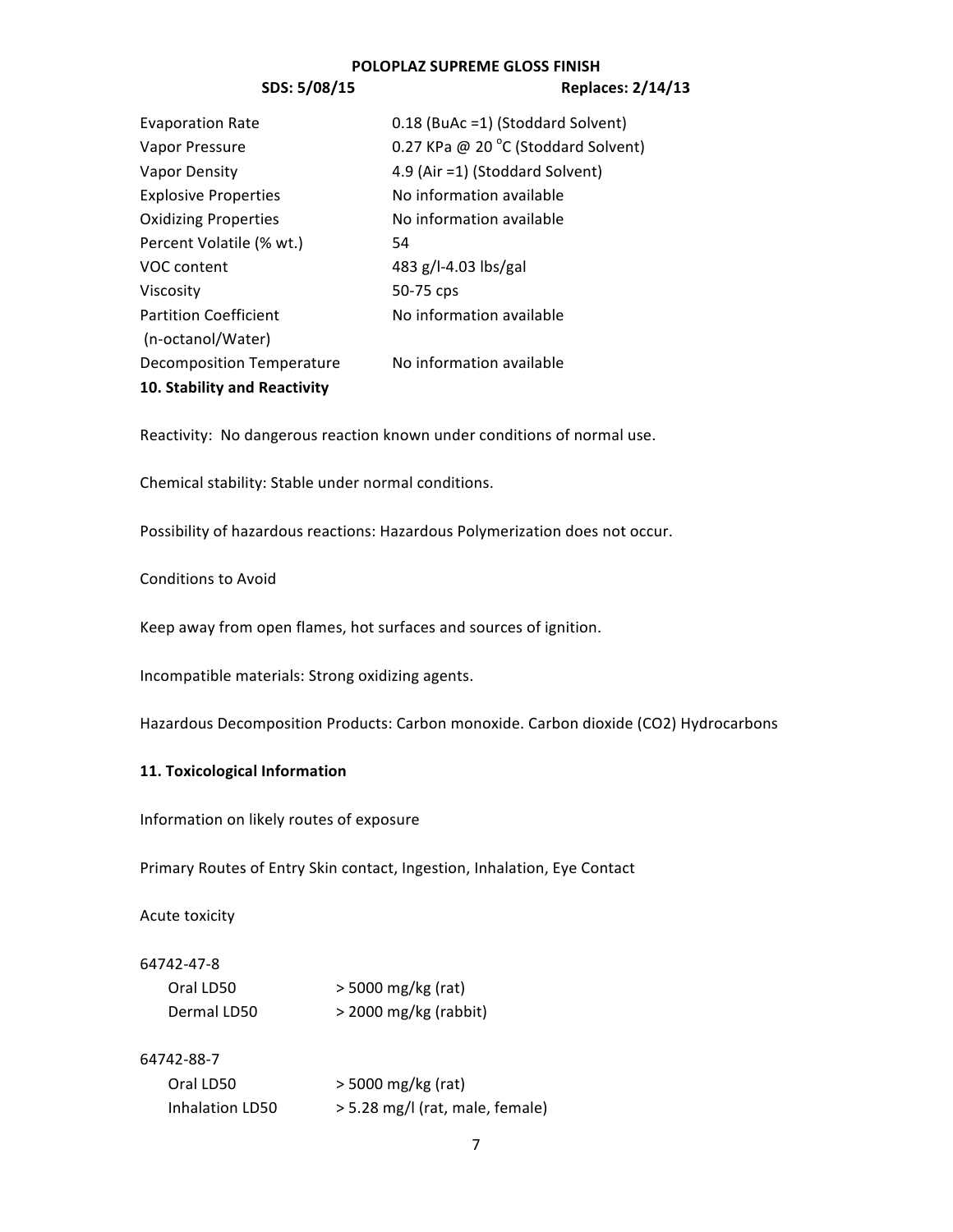**SDS:** 5/08/15 **Replaces: 2/14/13** 

Dermal LD50 > 2000 mg/kg (rabbit)

Information on toxicological effects

Symptoms: Symptoms of overexposure may be headache, dizziness, tiredness, nausea and vomiting.

Delayed and immediate effects as well as chronic effect from short and long-term exposure.

Eyes: Mild eye irritant

Skin: Mild skin irritant. Repeated exposure may cause skin dryness or cracking.

Inhalation: Inhalation of vapors in high concentration may cause irritation of respiratory system. Inhalation of high vapor concentrations can cause CNS-depression and narcosis.

Ingestion: Ingestion (swallowing) may irritate the mouth, throat and stomach. Ingestion is not an anticipated route of exposure for this material in industrial use.

Respiratory or skin sensitization

64742-47-8 Does not cause skin sensitization

64742-88-7 Does not cause skin sensitization

Germ cell mutagenicity

64742-47-8

Negative

64742-88-7 Negative

Carcinogenicity

64742-47-8

Species: mouse, (male and female), dermal Result: Limited evidence of carcinogenic effects Symptoms: Local irritation, dermal tumors Carcinogenicity Assessment: Classification not possible from current data.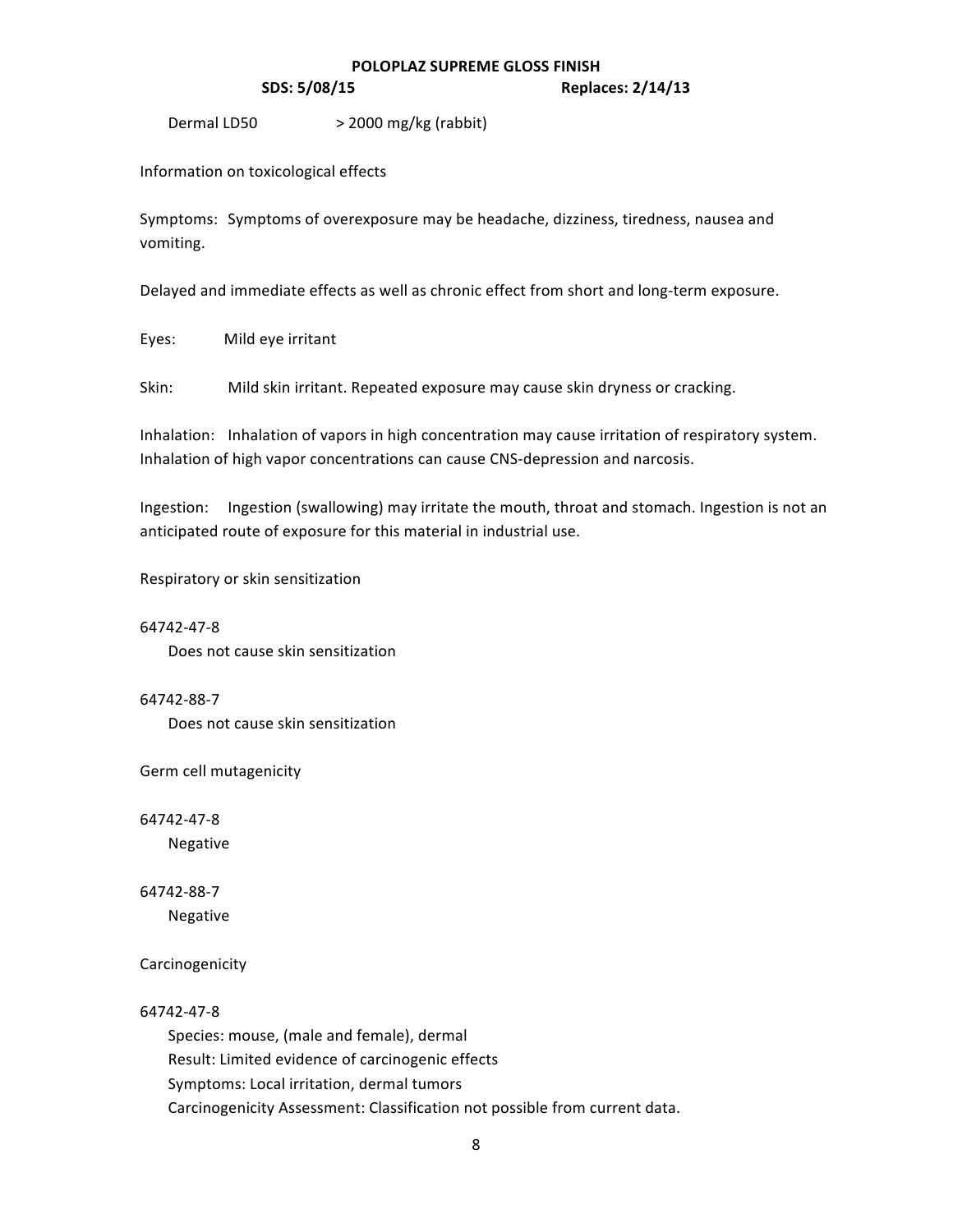# 64742-88-7

Species: mouse, (male and female), dermal Result: Limited evidence of carcinogenic effects Symptoms: Local irritation, dermal tumors Carcinogenicity Assessment: Classification not possible from current data.

## Reproductive toxicity

## 64742-47-8

Fertility: No Reproductive effects

Fetal development: Developmental toxicity occurred at maternal toxicity dose levels. No teratogenic effects.

Reproductive toxicity assessment: Animal testing did not show any effects on fertility. Embryotoxicity classification not possible from current data.

# 64742-88-7

Fertility: No Reproductive effects

Fetal development: Developmental toxicity occurred at maternal toxicity dose levels. No teratogenic effects.

Reproductive toxicity assessment: Animal testing did not show any effects on fertility. Embryotoxicity classification not possible from current data.

Specific Target Organ Toxicity (STOT)-single exposure, Inhalation, target organ Central Nervous System, May cause drowsiness or dizziness,

STOT-repeated exposure

Reports have associated repeated and prolonged exposure to some of the chemicals in this product with permanent brain, liver, kidneys and nervous system damage. Intentional misuse by deliberate concentration and inhalation of vapors may be harmful or fatal.

Aspiration toxicity

May be fatal if swallowed and enters airways.

# **12. Ecological Information:**

64742-47-8

Toxicity to fish: LL50 25 mg/l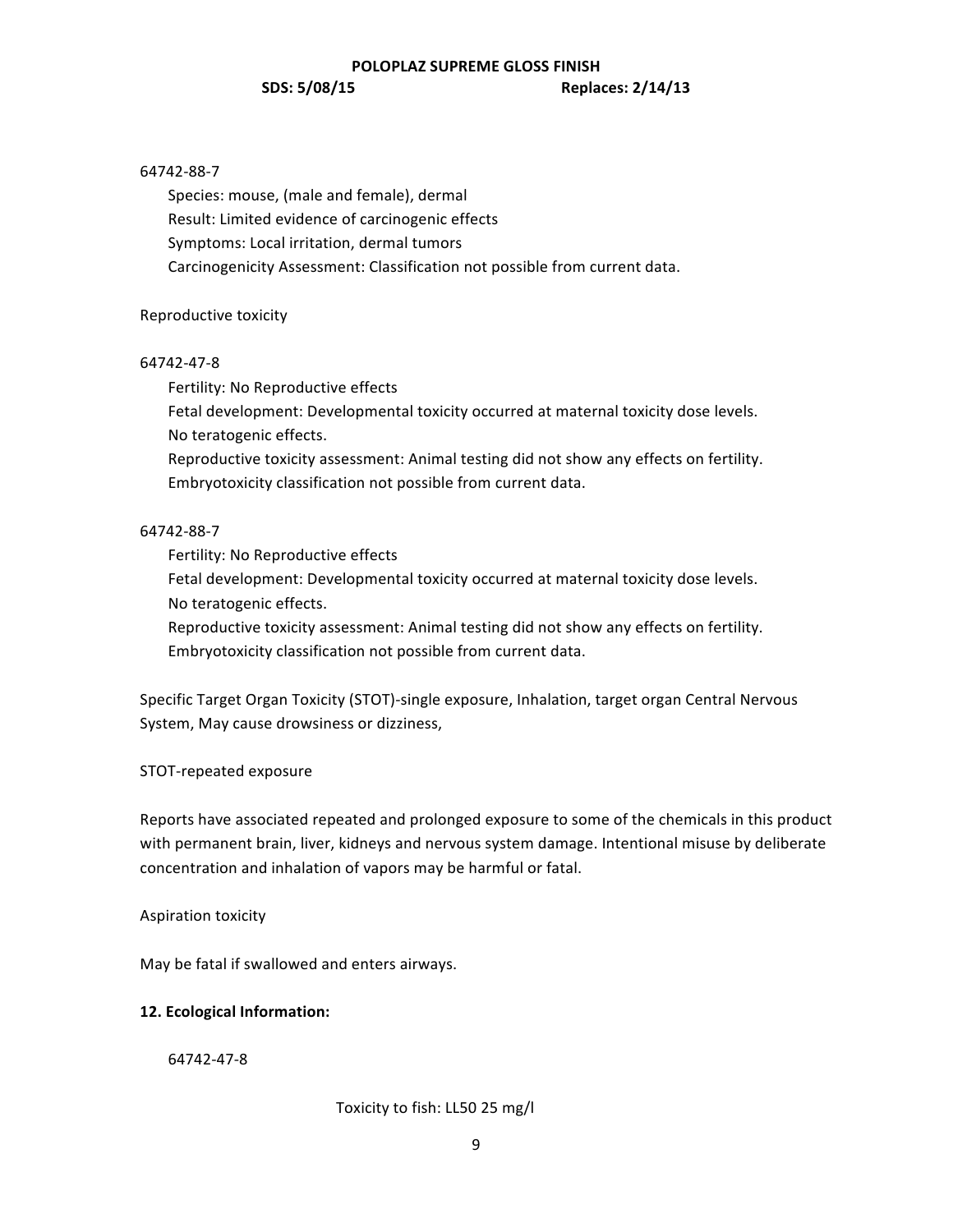Toxicity to daphnia: EL50 1.4 mg/l Toxicity to algae: EL50 1-3 mg/l

64742-88-7

Toxicity to fish: LL50 2 mg/l Toxicity to daphnia: EL50 1.4 mg/l Toxicity to algae: EL50 1 mg/l

Do not empty into drains; dispose of this material its container in a safe way. Avoid dispersal of spilled material and runoff and runoff and contact with soil, waterways, drains and sewers.

## **13. Disposal Considerations**

Disposal methods

Waste from residues: Dispose of in accordance with all applicable local, state and federal regulations.

Contaminated packaging:

Empty remaining contents. Dispose of as unused product. Do not re-use empty containers. Do not burn, or use a cutting torch on, the empty container.

## **14. Transport Information**

DOT: May be Classed as a Combustible Liquid for U.S. Ground. UN 1263, Paint, Class 3, Packing Group III, Labels 3, Emergency Response 128

Canada (TDG): May be Classed as a Combustible Liquid for U.S. Ground. UN 1263, Paint, Class 3, Packing Group III, Labels 3, Emergency Response 128

IATA: UN 1263, Paint, Class 3, Packing Group III, Labels 3 Packing Instruction (cargo aircraft) 366 Packing Instruction (passenger aircraft) 355

IMDG: UN 1263, Paint, Class 3, Packing Group III, Labels 3 EmS Number 1: F-E EmS Number 2: S-E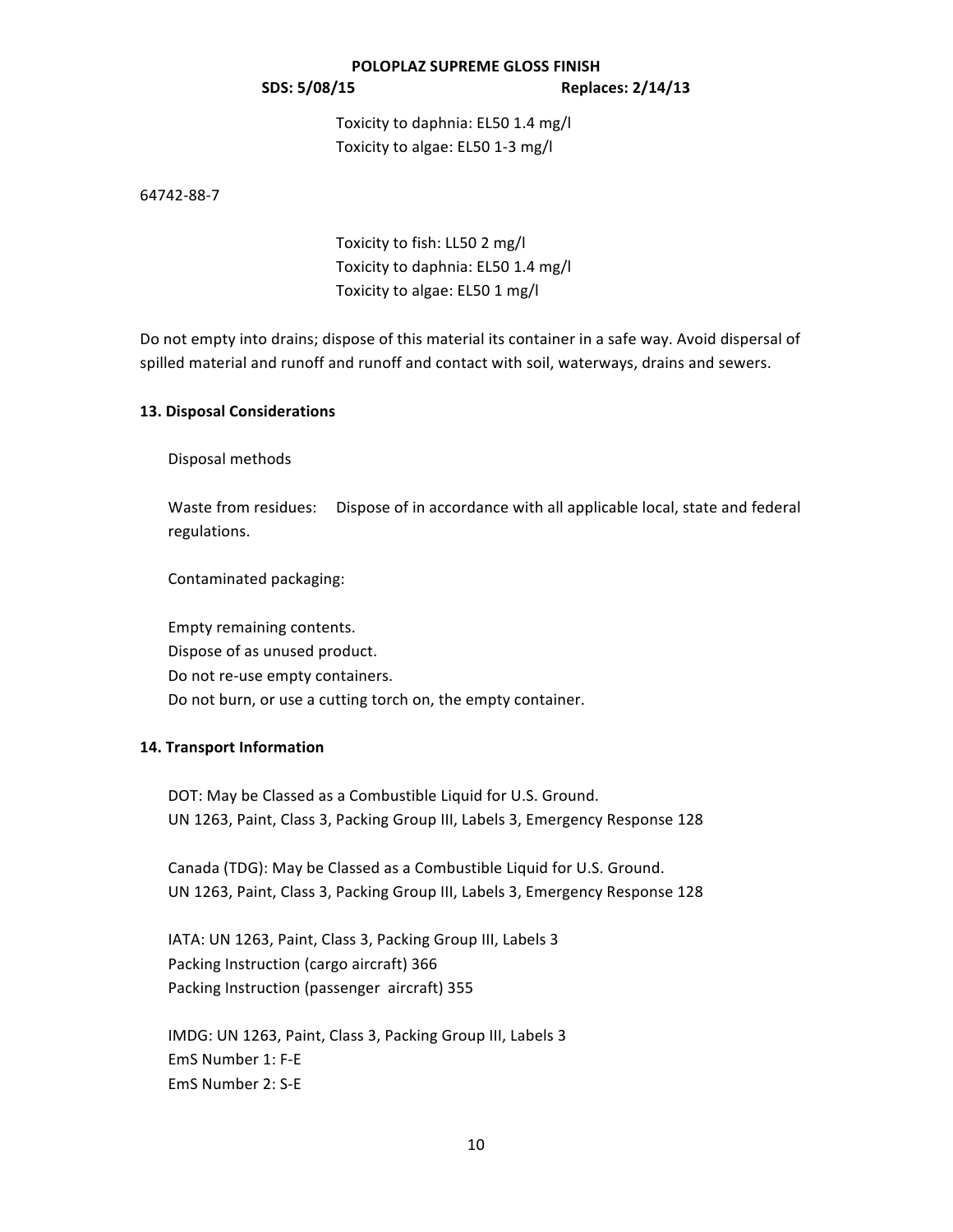**SDS:** 5/08/15 **Replaces: 2/14/13** 

## **15. Regulatory information**

**OSHA HAZARDS:** Combustible Liquid, Toxic by inhalation, harmful by ingestion, harmful by skin absorption, moderate skin irritant, aspiration hazard

International Inventories

| <b>TSCA: United States</b> | Yes-All components are listed or exempt |
|----------------------------|-----------------------------------------|
| <b>DSL: Canada</b>         | Yes-All components are listed or exempt |

**Federal Regulations** 

CERCA Reportable Quantity: This material does not contain any components with a CERCLA RQ.

**SARA302 Reportable Quantity:** No chemicals in this material are subject to the reporting requirements of SARA Title III, Section 302.

**SARA304 Reportable Quantity:** This material does not contain any components with a section 304 EHS RQ.

# SARA 311/312 categorization

| Acute Health Hazard               | Yes |
|-----------------------------------|-----|
| Chronic Health Hazard             | Yes |
| Fire Hazard                       | Yes |
| Sudden Release of Pressure Hazard | N٥  |
| Reactive Hazard                   | N٥  |

**SARA313:** This material does not contain any components with known CAS numbers that exceed the threshold (De Minimis) reporting levels established by SARA Title III, Section 313.

# **Clean Air Act:**

**Ozone-Depletion Potential:** This product neither contains, nor was manufactured with a Class I or Class II ODS as defined by the U.S. Clean Air Act Section 602 (40 CFR 82, Subpt. A, App. A+B).

This product does not contain any hazardous air pollutants (HAP), as defined by the U.S Clean Air Act Section 12 (40 CFR 61)

This product does not contain any chemicals listed under the U.S. Clean Air Act Section 112(r) for accidental release prevention (40 CFR 68. 130, Subpart F).